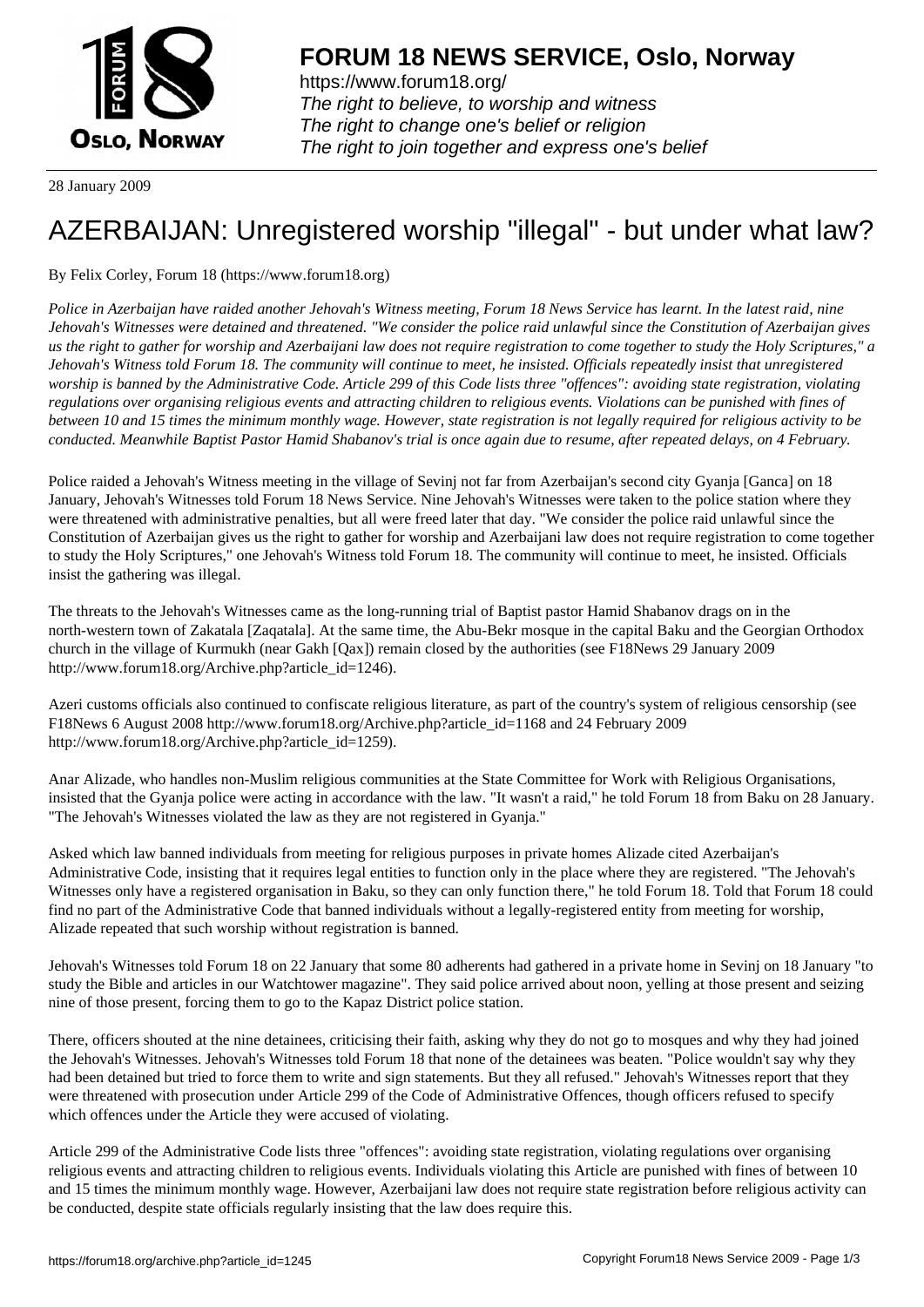The Jehovah's Witnesses report that five of the nine detained in the afternoon, while the other four  $\ell$ woman – were released only in the evening after seven hours detention. The police told them that investigations would continue and they could be punished. However, Jehovah's Witnesses confirmed to Forum 18 on 28 January that police have so far taken no further action against the nine. "I doubt any investigation is going on," one Jehovah's Witness told Forum 18. "The whole raid was designed to intimidate them." The nine will be filing complaints against the police.

Jehovah's Witness in Azerbaijan state that this was the first raid on one of their meetings since a raid in Baku in November 2008 (see F18News 13 November 2008 http://www.forum18.org/Archive.php?article\_id=1217).

Forum 18 was unable to speak to Firdovsi Kerimov, the Gyanja representative of the State Committee for Work with Religious Organisations. The man who answered both his office phone and his mobile on 23 January said he was not available and hung up immediately. Subsequent calls went unanswered.

Declining to comment on why the peaceful Jehovah's Witness meeting had been raided were officers of the Kapaz District police. Reached on 23 January, the duty officer – who did not give his name – referred all enquiries to the District police chief, Elchin Gasymov. However, the man who answered Gasymov's phone on 28 January told Forum 18 it was a wrong number.

Officials have repeatedly insisted in the Azeri media that the Jehovah's Witness meeting was "illegal". Several television stations reported on the raid, including ANS on 20 January, a day marked as "Black January" commemorating the victims of the brutal Soviet assault on Baku in 1990. Kerimov of the State Committee for Work with Religious Organisations was interviewed on ANS claiming – without evidence - that Jehovah's Witnesses spoke of Armenians as "brothers" and that they would not take up arms against them. "Statements like that from officials may incite people against the community," one commentator told Forum 18 from Baku.

80 Jehovah's Witness prisoners of conscience, jailed for refusing to do compulsory military service, are in prison in Armenia (see F18News 11 December 2008 http://www.forum18.org/Archive.php?article\_id=1228).

Azeri officials frequently portray minority religious communities in the media as traitors to the country and under the sway of foreigners, often claiming that they are Armenian spies, an inflammatory accusation given the long-running conflict between Azeris and Armenians over the Nagorno-Karabakh region. For example the head of the Baptist Union, Ilya Zenchenko, has been falsely accused of being an "Armenian spy who acts only for money" (see F18News 30 July 2008 http://www.forum18.org/Archive.php?article\_id=1165).

Meanwhile Baptist Pastor Hamid Shabanov's trial is due to resume in Zakatala on 4 February, his lawyer Mirman Aliev told Forum 18 from Baku on 28 January. The Baptist pastor is being tried under Article 228 Part 1 of the Criminal Code of illegal possession of a weapon, which is punishable by up to three years' imprisonment for those found guilty.

Shabanov, his family and his congregation vigorously refute the charge. They argue that the case was lodged to punish him for leading his Baptist congregation in his home village of Aliabad near Zakatala which the authorities do not like (see F18News 13 November 2008 http://www.forum18.org/Archive.php?article\_id=1217).

Another of the congregation's pastors, Zaur Balaev, was freed from prison in March 2008 after being sentenced on what his congregation insists were equally trumped-up charges (see F18News 19 March 2008 http://www.forum18.org/Archive.php?article\_id=1102).

Pastor Shabanov was arrested in June 2008 and spent twenty weeks in prison, but was transferred to house arrest in November 2008. His trial began in July 2008 and hearings have dragged on since then. The most recent hearing took place on 26 January. "The law specifies no limit on the length of any trial," his lawyer Aliev told Forum 18. "But we will take as long as we need to have him acquitted, though this is difficult."

Alizade of the State Committee dismissed suggestions that Shabanov is being punished for his faith. "It's nothing to do with religion – it's in the hands of the Ministry of Justice," he told Forum 18.

Asked why Shabanov's congregation has been denied state registration for some 16 years (see eg. F18News 6 November 2008 http://www.forum18.org/Archive.php?article\_id=1214), Alizade responded: "No-one has complained to us." However, when Forum 18 pointed out that Baptists have made numerous complaints over many years to the State Committee, Alizade admitted that complaints had been received. He then also admitted that officials have been discussing the denial of registration with Baptists, including a visiting delegation from the European Baptist Federation in mid-January. (END)

For a personal commentary, by an Azeri Protestant, on how the international community can help establish religious freedom in Azerbaijan, see http://www.forum18.org/Archive.php?article\_id=482.